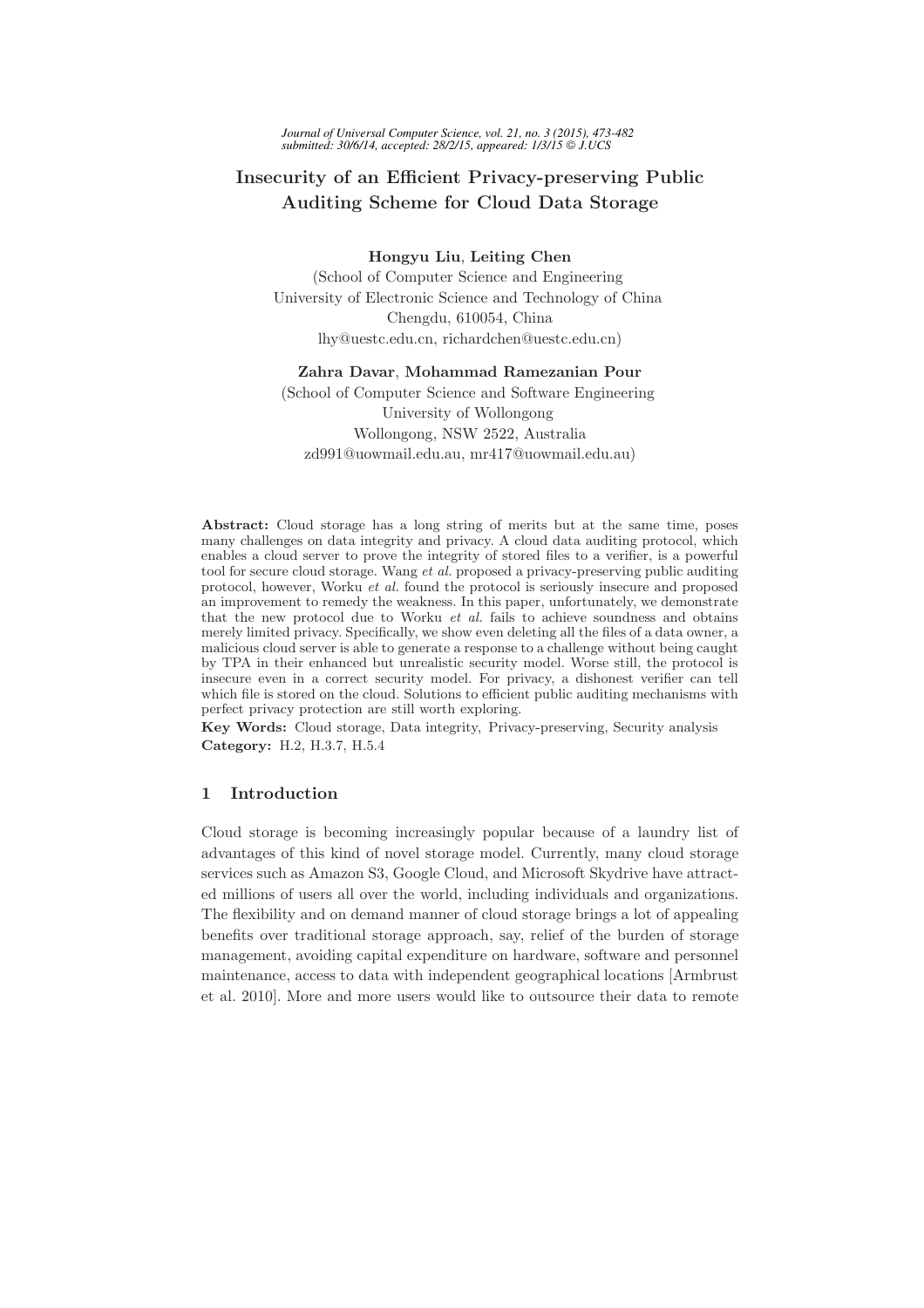cloud servers seeking to reduce the maintenance and storage cost such that they can focus more on their core competencies.

Despite of a long string of merits, cloud storage does trigger many challenging security problems [Wei et al. 2014]. Since data owners lose the control over their data, a major concern of cloud users is whether their data keeps virgin since some important data as well as confidential files may be hosted on the cloud. Two main reasons may lead to the loss of data constantly [Wang et al. 2010,Wang et al. 2011]. Firstly, frequent data access increases the probability of disk corruption, but cloud servers would try to hide data loss incidents in order to maintain their reputations. Secondly, cloud servers are not necessarily fully trusted and consequently, malicious servers might discard the data that have not been or are rarely accessed for monetary reasons. As a result, a strong evidence that their data accommodated on cloud keeps unchanged and is not being tampered with or partially deleted is highly essential for cloud users.

However, traditional cryptographic primitives for data integrity checking such as hash functions and digital signatures cannot be applied to cloud storage scenario directly because a copy of original message is required in the verification of these technologies, while the data owner or a verifier does not keep such a copy in cloud environment. Retrieving the entire file from cloud for integrity verification is unpractical since the data stored on cloud is massive, or even big data. In 2007, Ateniese et al. proposed the notion of provable data possession(PDP) [Atenisese et al. 2007, Ateniese et al. 2011] for validating data integrity over remote servers to address this issue. In a typical PDP system, a data owner generates some metadata for a file, and then stores files together with the corresponding metadata to cloud. The data owner can check the integrity of stored data via a challenge-response protocol with the remote server. To generate a proof that the server hosts the file in its original form, the server computes a response using the data owner's challenge, the challenged data blocks and the metadata. The data owner validates the file is not being tampered with by checking the correctness of the response. At the same time, Juels et al. presented the concept of proof of retrievability (POR) [Jules et al. 2007], in which both error-correcting codes and spot-checking are employed to achieve the properties of integrity and retrievability of files. Subsequently, Shachem and Waters proposed compact proof of retrievability and constructed an elegant scheme from BLS short signature [Shacham et al. 2008, Shacham et al. 2012]. This construction [Shacham et al. 2008, Shacham et al. 2012] has been widely used as a building block to construct cloud data auditing protocols with additional features due to the beautiful properties of BLS signature scheme. Subsequently, PDP became a research hotspot and a variety of PDP schemes along with their analysis and improvement were proposed [Wang et al. 2010, Wang et al.2013, Yu, Niu et al. 2014, Yu, Ni et al. 2014]. Among which, public verifiability [Wang et al. 2010], batch auditing [Wang et al. 2010],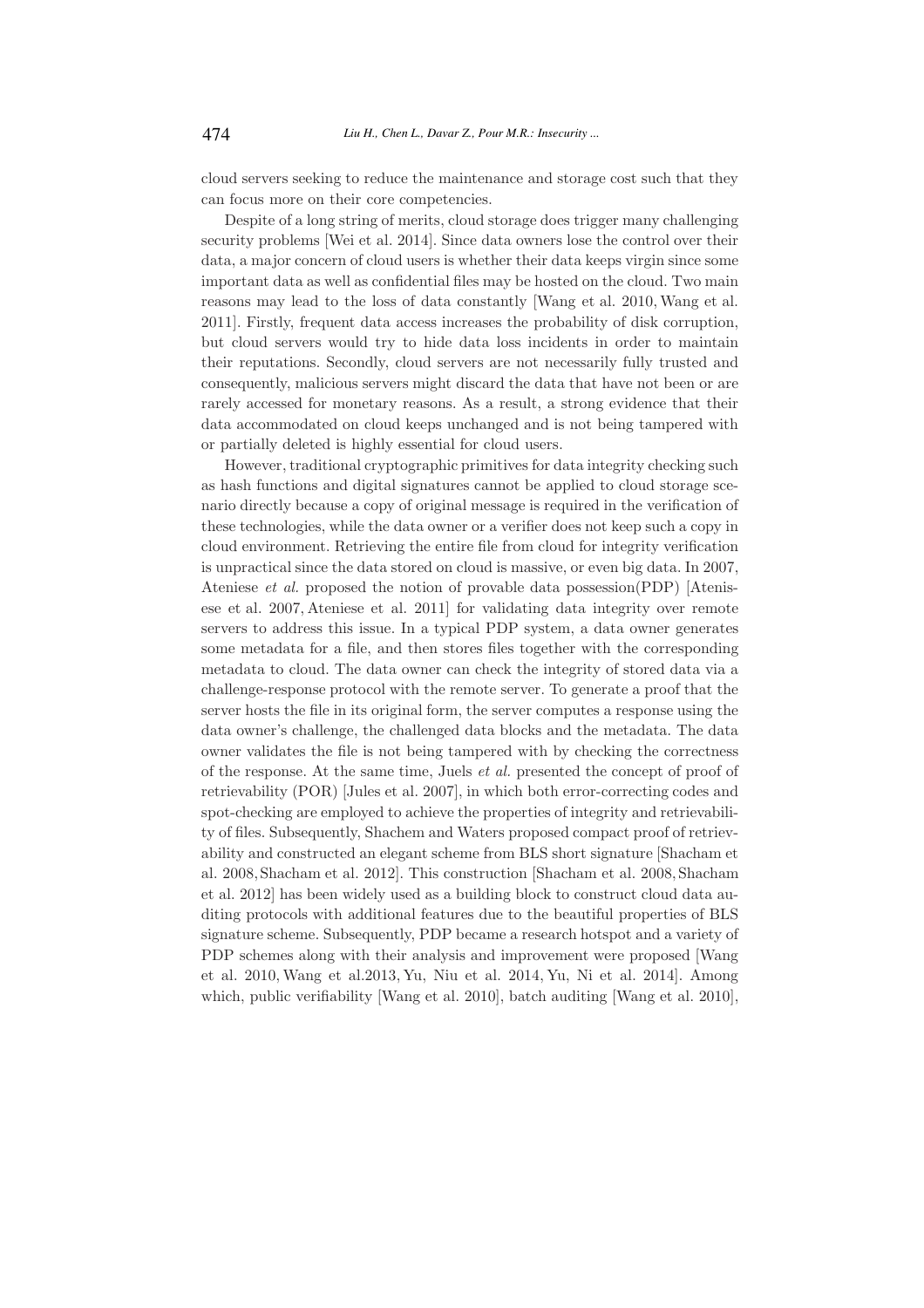and data privacy against verifiers [Wang et al.2013] are three advanced features of cloud data auditing for practical cloud storage purpose. In 2010, Wang et al. extended the protocol due to Shacham and Waters [Shacham et al. 2008] and proposed privacy-preserving public auditing scheme [Wang et al. 2010] for data storage security. However, Worku et al. [Worku et al. 2014] found that the scheme [Wang et al. 2010] is vulnerable to attacks from malicious cloud server and outside attackers regarding to storage correctness. To remedy the security weakness of this scheme, Worku et al. described an improvement in [Worku et al. 2014] which was claimed as being secure, with better efficiency and can support batch auditing. They also provided a comprehensive security analysis on storage correctness and privacy-preserving guarantee.

Contribution. In this paper, we show the construction in [Worku et al. 2014] is not secure in their security model or in a correct security model. To be specific, with the aid of signature queries, a malicious cloud server could generate a valid response to a challenge from a third party auditor (TPA) even the server has deleted all the files of a user or has corrupted the file. Regarding the data privacy, what the scheme can achieve is that an adversary cannot recover the entire file from the auditing process, which is similar to the one-wayness of encryption. We will show that it cannot achieve the IND-privacy introduced recently by Fan  $et$ al. [Fan et al. 2013].

## 2 Review of privacy-preserving public auditing scheme

In this section, we firstly review some preliminaries used in the paper and then recall the privacy-preserving public auditing scheme in [Worku et al. 2014].

Bilinear Map [Boneh et al. 2001].  $G$  and  $G_T$  denote two multiplicative cyclic groups of the same prime order p. e denotes a bilinear map that for all  $g, h \in G$  and  $a, b \in Z_p^*, e(g^a, h^b) = e(g, h)^{ab}$ . For such kind of bilinear map, there exists a computable algorithm that can compute e efficiently and  $e(g, g) \neq 1$ .

Notation. The data owner preprocesses the outsourced files by dividing each file F into n blocks  $F = (m_1, m_2, \cdots, m_n)$  for  $m_i \in Z_p(i = 1, \cdots, n)$ .  $H() : \{0,1\}^* \rightarrow G$  denotes a secure map-to-point hash function employed in BLS signature [Boneh et al. 2001] while  $h() : G \rightarrow Z_p$  represents a secure hash function which maps elements of G uniformly to  $Z_p$ .  $\pi_{key}$ :  $\{0,1\}^{log_2(n)} \times K \rightarrow$  $\{0,1\}^{log_2(n)}$  and  $f_{key}: \{0,1\}^* \times K \to Z_p$  denote a pseudorandom permutation and a pseudorandom function respectively, where key belongs to a key space K.

Scheme Review. The privacy-preserving public auditing scheme in [Worku et al. 2014] consists of the following algorithms.

**KeyGen**( $1<sup>k</sup>$ ). The data owner first generates a random signing key pair ( $ssk$ , spk), and then picks  $x \in Z_p$ ,  $u \in G$  and computes  $v = g^x \in G$ . The secret key is  $sk = (x, ssk)$  while the public parameter is  $pk = (u, v, q, spk)$ .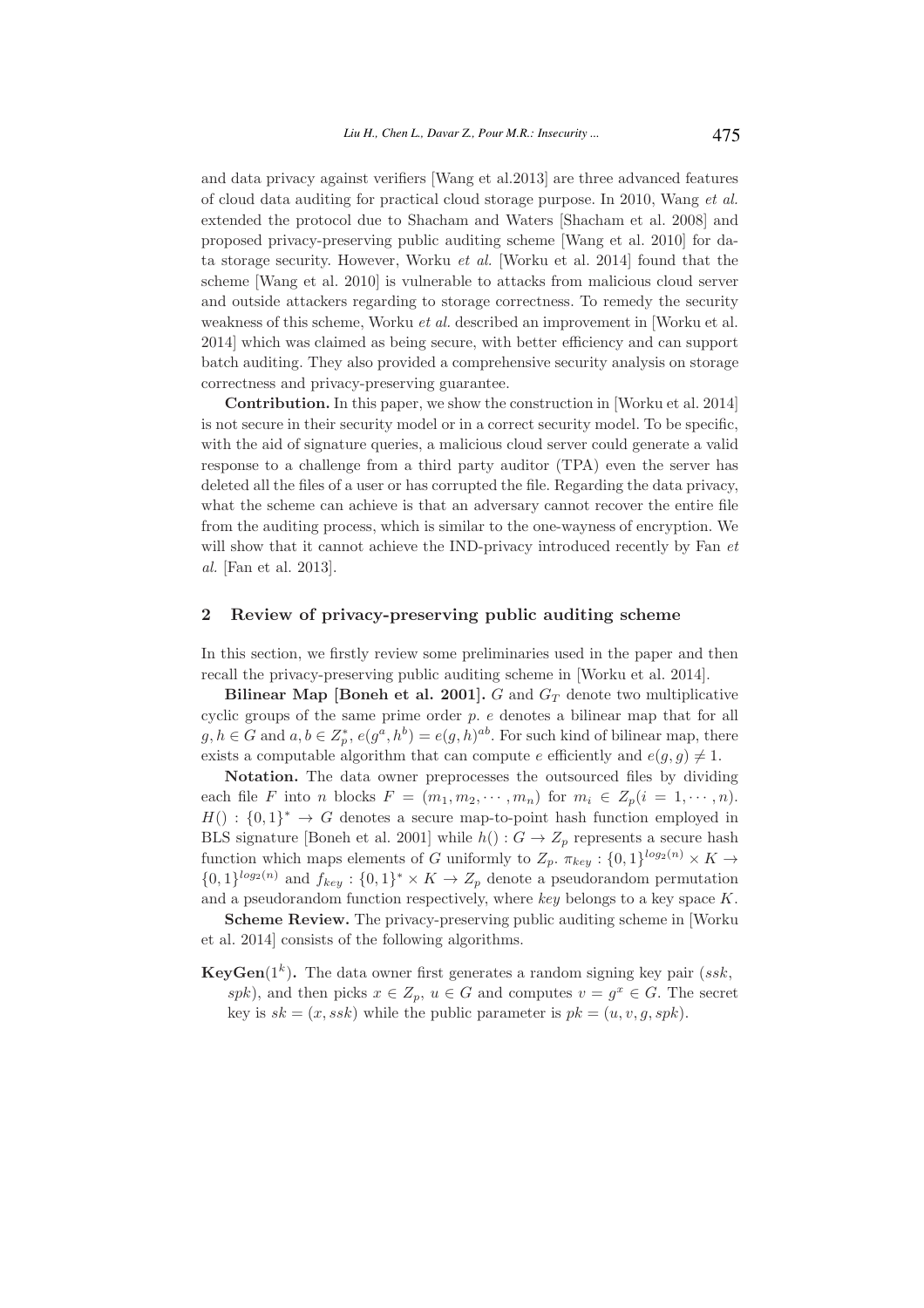**SigGen(sk,F).** The data owner chooses a random element *name* in  $Z_p$  as the name of file  $F = \{m_i\}_{1 \leq i \leq n}$  and computes the file tag as

$$
t = name||Sig_{ssk}(name)
$$

with signature on *name*. Then for each  $m_i \in Z_p$ , computes a signature  $\sigma_i$  as

$$
\sigma_i = (H(i) \cdot u^{m_i})^x \in G(1 \le i \le n).
$$

Finally, the data owner stores  $\{F, \phi = \{\sigma_i\}_{1 \leq i \leq n}, t\}$  on the cloud and deletes the files and its corresponding set of signatures from local storage.

- **Challenge** $(1<sup>k</sup>)$ . When performing the auditing protocol, TPA retrieves the file tag t for  $F$  and checks the validity with  $spk$ , and quits if fail. If  $t$  is correct, TPA picks random  $c, k_1, k_2$  in  $Z_p$  and sends  $chal = (c, k_1, k_2)$  to the cloud server where  $k_1, k_2$  are keys for pseudorandom permutation  $\pi$  and pseudorandom function  $f$  for each auditing task.
- **ProofGen** $(F, \phi, chal)$ . Upon receiving the challenge *chal*, the cloud server first determines the challenging subset  $I = \{s_i\}$  ( $1 \leq j \leq c$ ) of set [1, n] by computing  $s_j = \pi_{k_1}(j)$  and the corresponding coefficients by evaluating  $v_{s_j} =$  $f_{k_2}(j)(1 \leq j \leq c)$ . For  $i \in I$ , the cloud server picks a random  $r \in Z_p$ , calculates  $R = u^r \in G$  and  $\mu = \mu^* + rh(R), \sigma = \prod_{i=s_1}^{s_c}$  $\sigma_i^{v_i}$ , where  $\mu^* =$  $\sum_{i=s_1}^{s_c} v_i m_i$ . Finally, the cloud server sends the proof  $P = (\mu, \sigma, R)$  to TPA.
- **VerifyProof**(*pk, chal, P*). Upon receiving the ( $\mu$ ,  $\sigma$ , R) from the server, TPA computes  $s_j = \pi_{k_1}(j)$  and  $v_{s_j} = f_{k_2}(j)$  ( $1 \leq j \leq c$ ), and checks if

$$
e(\sigma, g) \stackrel{?}{=} e\left(\prod_{i=s_1}^{s_c} H(i)^{v_i} \cdot u^{\mu} \cdot R^{-h(R)}, v\right).
$$

## 3 Security analysis of the scheme

A privacy-preserving public auditing scheme [Worku et al. 2014] should provide the properties of soundness and privacy. Thus, two kinds of adversaries are involved in this kind of protocols. The first one aims to attack the soundness while the second one tries to attack the privacy. In the following, we will discuss the security of the scheme in [Worku et al. 2014] under these attacks.

#### 3.1 Soundness

A scheme is sound if any cheating prover that convinces the verification algorithm that it is storing a file is actually storing that file. Ateniese et al. [Atenisese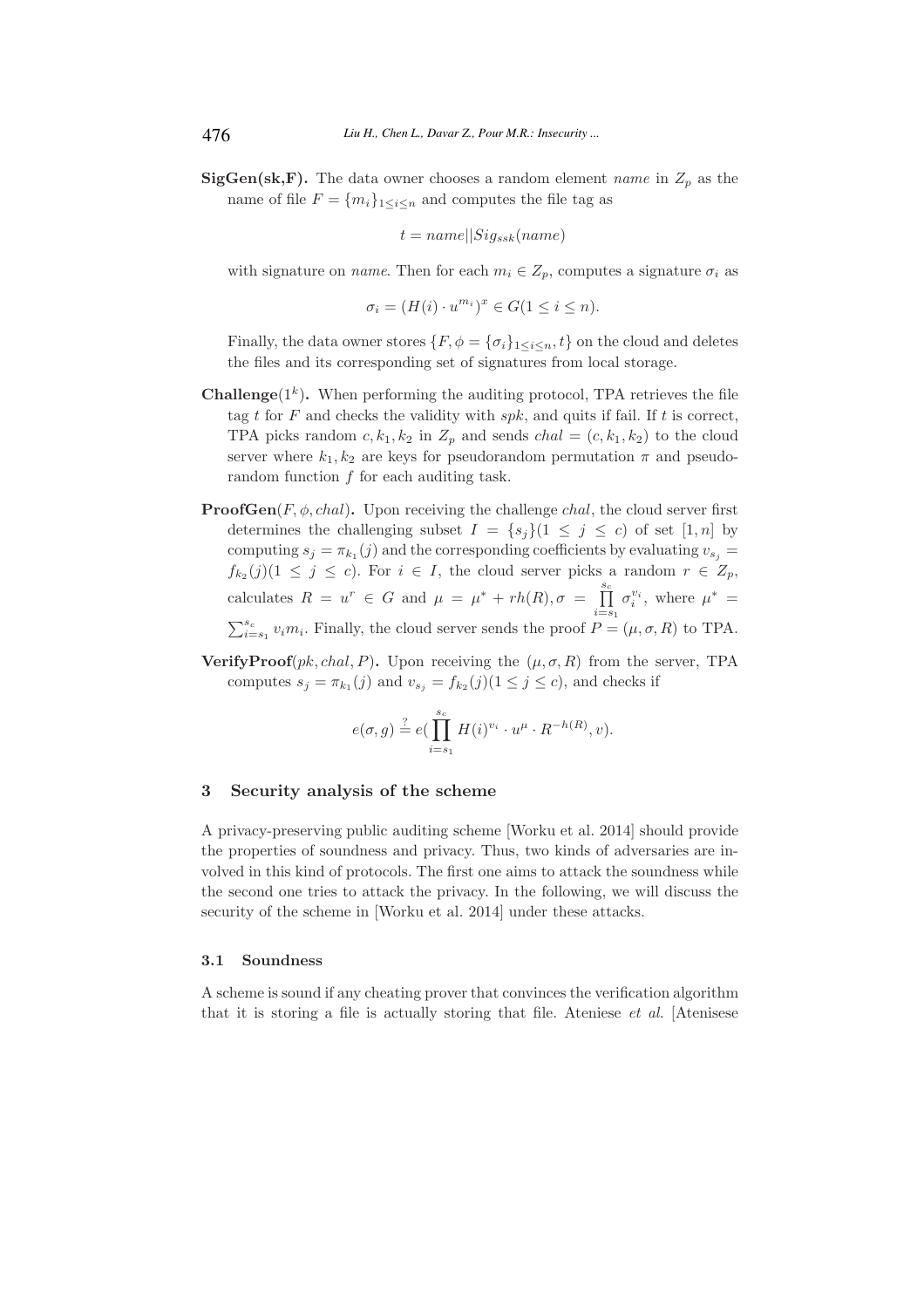et al. 2007] and Shacham-Waters [Shacham et al. 2008] formalized this notion by describing a security model for soundness. Worku et al.'s model [Worku et al. 2014] provides the adversary full access to the information stored on the cloud server. In the soundness game, the adversary is intended to play the role of a malicious cloud server without the challenged file, who interacts with a challenger playing the role of TPA. The security model for soundness described in [Worku et al. 2014] is as follows.

Setup. The challenger generates a keypair  $(pk, sk)$  by running KeyGen algorithm and provides pk to the adversary.

Phase 1. The challenger computes a signature for each block made by the adversary adaptively.

Challenge. The challenger challenges the adversary for proof and at the same time, interacts with normal execution protocol for data integrity check.

Phase 2. Phase 1 will be repeated for other blocks indices different from those already included in the challenge.

Output. The adversary outputs a proof that can pass the verification.

In the following, we show that with the help of signature queries, an adversary, i.e. a malicious cloud server, who has deleted the entire challenged file and the signatures corresponding to each block of this file, could generate a valid response without being detected by the TPA in the auditing process. The details are as follows.

Setup. The challenger generates a keypair  $(pk, sk)$  by running KeyGen algorithm and provides pk to the adversary.

*Phase 1.* The adversary makes two files  $F = (m_1, m_2, \dots, m_n)$  and  $F' =$  $(m'_1, m'_2, \dots, m'_n)$ , and then requests two signature queries on  $m_i$  and  $m'_i$  for any  $1 \leq i \leq n$ , and get two signatures  $\sigma_i$  and  $\sigma'_i$ .

*Challenge.* The challenger checks the integrity of his file, say  $F^* = (m_1^*, \cdots, m_n^*)$  $m_n^*$ ) by sending a challenge  $chal^* = (c^*, k_1^*, k_2^*)$ . Note that this challenge on  $F^*$ never appeared in previous stages.

*Phase 2.* The adversary determines the challenging set  $I^* = \{s_j^*\}$  by computing  $s_j^* = \pi_{k_1^*}(j)$  for  $(1 \leq j \leq c^*)$ . Then for  $1 \leq j \leq c^*$ , the challenger makes a file in which the value of the  $s_j^*$ -th block is 0, and queries the signature of this block. Finally, the adversary obtains  $c^*$  signatures  $\sigma_{s_i^*}^0$  for  $1 \leq j \leq c^*$ .

Output. The adversary generates a response to  $\overline{chal}^*$  in the following way.

- 1. Calculate the coefficient set of  $v_{s_j}^*$  where  $v_{s_j}^* = f_{k_2^*}(j)$  ( $1 \leq j \leq c^*$ ).
- 2. Pick a random  $r^* \in Z_p$ , and calculate  $R^* = u^{r^*} \in G$ .
- 3. Choose  $c^*$  random elements  $m_1^*, m_2^*, \cdots, m_{c^*}^*$  from  $Z_p$ .
- 4. Compute  $\mu = \mu^* + r^*h(R^*)$ , where  $\mu^* = \sum_{j=1}^{c^*} v^*_{sj} m^*_j$ .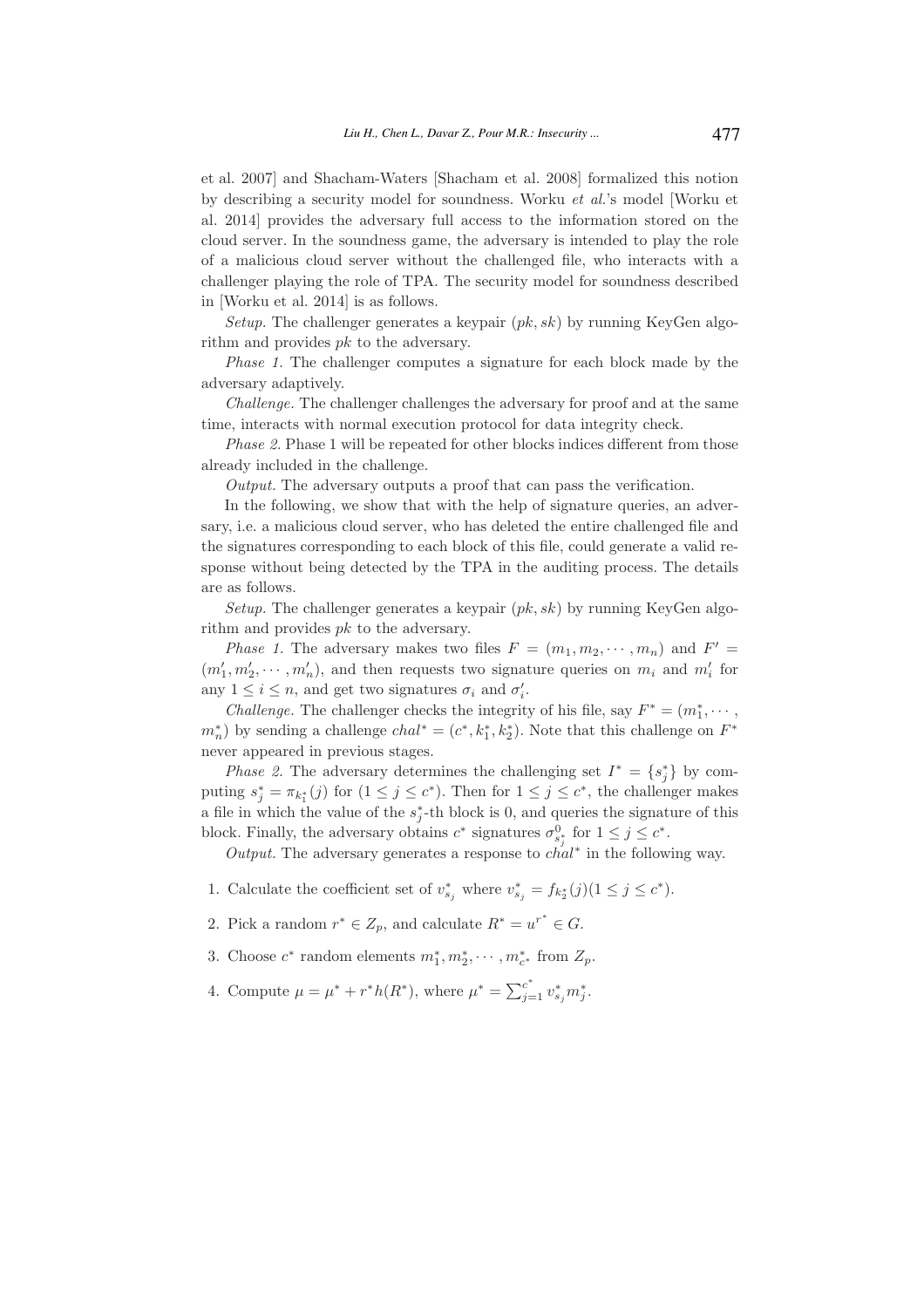5. Compute 
$$
\sigma = \prod_{j=1}^{c^*} (\sigma_{s_j^*}^0 \cdot [(\frac{\sigma_i}{\sigma_i'})^{\frac{1}{m_i - m_i'}}]^{m_j^*})^{v_{s_j}^*}
$$
.

6. Send  $P^* = (\mu, \sigma, R^*)$  to TPA.

The correctness of the forged response is illustrated below.

$$
e(\sigma, g) = e(\prod_{j=1}^{c^*} (\sigma_{s_j^*}^0 \cdot [(\frac{\sigma_i}{\sigma'_i})^{\frac{1}{m_i - m'_i}}]^m_j^*)^{v_{s_j}^*}, g)
$$
  
\n
$$
= e(\prod_{j=1}^{c^*} \sigma_{s_j^*}^0, g)^{v_{s_j}^*} \cdot e(\prod_{j=1}^{c^*} (\frac{\sigma_i}{\sigma'_i})^{\frac{m_j^*}{m_i - m'_i}}, g)^{v_{s_j}^*}
$$
  
\n
$$
= e(\prod_{j=1}^{c^*} H(s_j^*), v)^{v_{s_j}^*} \cdot \prod_{j=1}^{c^*} e(\frac{\sigma_i}{\sigma'_i}, g)^{\frac{m_j^* v_{s_j}^*}{m_i - m'_i}}
$$
  
\n
$$
= e(\prod_{j=1}^{c^*} H(s_j^*)^{v_{s_j}^*}, v) \cdot \prod_{j=1}^{c^*} [\frac{e(H(i)u^{m_i}, v)}{e(H(i)u^{m'_i}, v)}]^{\frac{m_j^* v_{s_j}^*}{m_i - m'_i}}
$$
  
\n
$$
= e(\prod_{j=1}^{c^*} H(s_j^*)^{v_{s_j}^*}, v) \cdot \prod_{j=1}^{c^*} e(u^{m_i - m'_i}, v)^{\frac{m_j^* v_{s_j}^*}{m_i - m'_i}}
$$
  
\n
$$
= e(\prod_{j=1}^{c^*} H(s_j^*)^{v_{s_j}^*}, v) \cdot e(u^{j=1}^{c^*} m_j^* v_{s_j}^*, v)
$$
  
\n
$$
= e(\prod_{j=1}^{c^*} H(s_j^*)^{v_{s_j}^*} u^{\mu}(R^*)^{-h(R^*)}, v)
$$
  
\n
$$
= e(\prod_{j=1}^{c^*} H(s_j^*)^{v_{s_j}^*} u^{\mu}(R^*)^{-h(R^*)}, v)
$$

In fact, the security model in [Worku et al. 2014] is unrealistic in the sense there is no a scheme that can be proven secure in this model. The reason is, the adversary is allowed to query signatures after he receives a challenge. Thus, the adversary could produce some random blocks and generate a valid response for these blocks as a valid response. The security proof in [Worku et al. 2014] describes only outside adversaries since signature queries are not involved. In addition, the cloud server can pollute stored files even in the correct security model, say the model due to Ateniese et al. [Atenisese et al. 2007, Ateniese et al. 2011], which does not contain the phase 2 queries. To be specific, in phase 1, the adversary requests two signature queries on  $m_i$  and  $m'_i$ , two blocks in two distinct files but with the same position  $i$ , and receives two signatures  $\sigma_i$  and  $\sigma'_i$ . Then the adversary computes  $(\frac{\sigma_i}{\sigma'_i})^{\overline{m_i-m'_i}}$  as the user's secret key  $u^x$ . Now the cloud server is able to modify any block  $m_k$  to  $m_k + \Delta m_k$ , and generate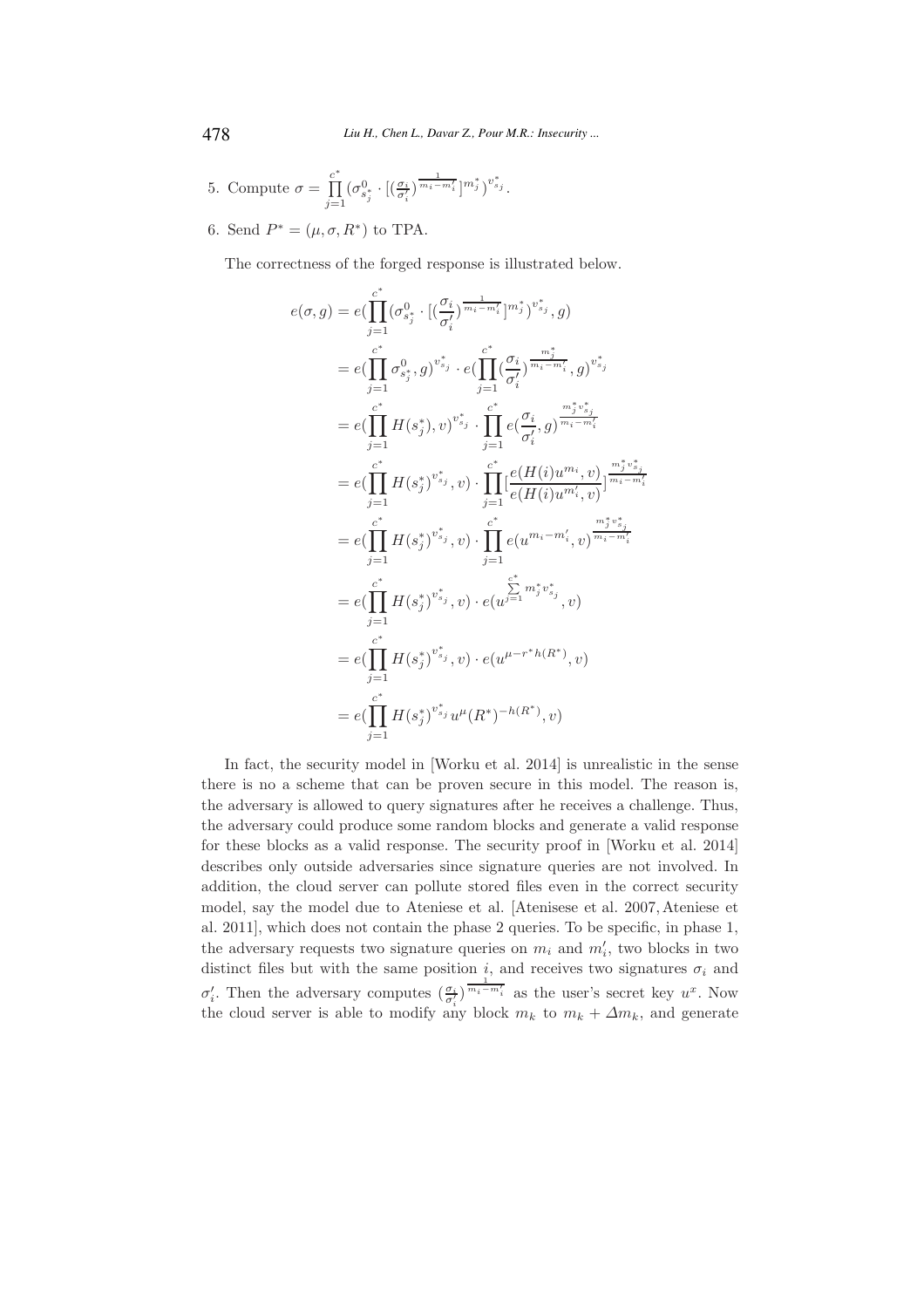its signature by computing  $\sigma_k \cdot (\frac{\sigma_i}{\sigma'_i})^{\frac{\Delta m_k}{m_i - m'_i}}$ . With these values, the server can produce a valid response without original blocks.

#### 3.2 Privacy

Regarding "data privacy", it seems that there is no a widely accepted notion to describe this property. The privacy notion is not being formally defined in [Worku et al. 2014] yet and from the part of privacy-preserving analysis in [Worku et al. 2014], we can see privacy here states that TPA cannot derive the entire file during the process of auditing. This property is true since  $\mu^*$  is blinded by a random value r chosen by the server and keeps unknown to TPA, as  $\mu = \mu^* + rh(R)$ . This kind of privacy is similar to one-wayness of encryption and we argue that it is not strong enough in some scenarios say, in the context of dictionary attack. A recently proposed notion of "IND-privacy" [Fan et al. 2013] captures the essence of data privacy well in the sense that IND-privacy guarantees that TPA cannot obtain any information of the files via the integrity checking. Although it is claimed that "no information of  $\mu^*$ " will be leaked to TPA in [Worku et al. 2014], in the following, we show that the scheme [Worku et al. 2014] cannot achieve IND-privacy.

We firstly review the security model of IND-privacy described in [Fan et al.] 2013].

IND-Privacy. The data privacy for auditing proofs via an indistinguishability game between a simulator  $S$  (the prover) and an adversary  $A$  (the verifier).

**Setup:** The simulator runs KeyGen to generate  $(sk, pk)$  and passes pk to the adversary A.

**Phase 1:**  $\mathcal A$  is allowed to make signature queries. To make such a query,  $\mathcal A$ selects a file F and sends it to S. S generates a file tag t, signatures  $\pi = {\sigma_i}$ for each block of F, and then returns  $(t, \pi)$  to A.

**Phase 2:** A chooses two distinct files  $F_0$ ,  $F_1$  that has not appeared in Phase 1, and sends them to S. S calculates  $(t_0, \pi_0)$  and  $(t_1, \pi_1)$  by running the SigGen algorithm. S then tosses a coin  $b \in \{0,1\}$ , and sends  $t_b$  back to A. A generates a challenge chal and sends it to S. S generates a proof P based on  $(F_b, t_b, \sigma_b)$ and  $A$ 's challenge *chal* and then sends  $P$  to  $A$ . Finally,  $A$  outputs a bit  $b'$  as the guess of b.

Define the advantage of the adversary  $\mathcal A$  as

$$
Adv_{\mathcal{A}}(\lambda) = |\Pr[b' = b] - 1/2|.
$$

Definition 1. An auditing protocol has *indistinguishability* if for any polynomial time algorithm A,  $Adv_A(\lambda)$  is a negligible function of the security parameter λ.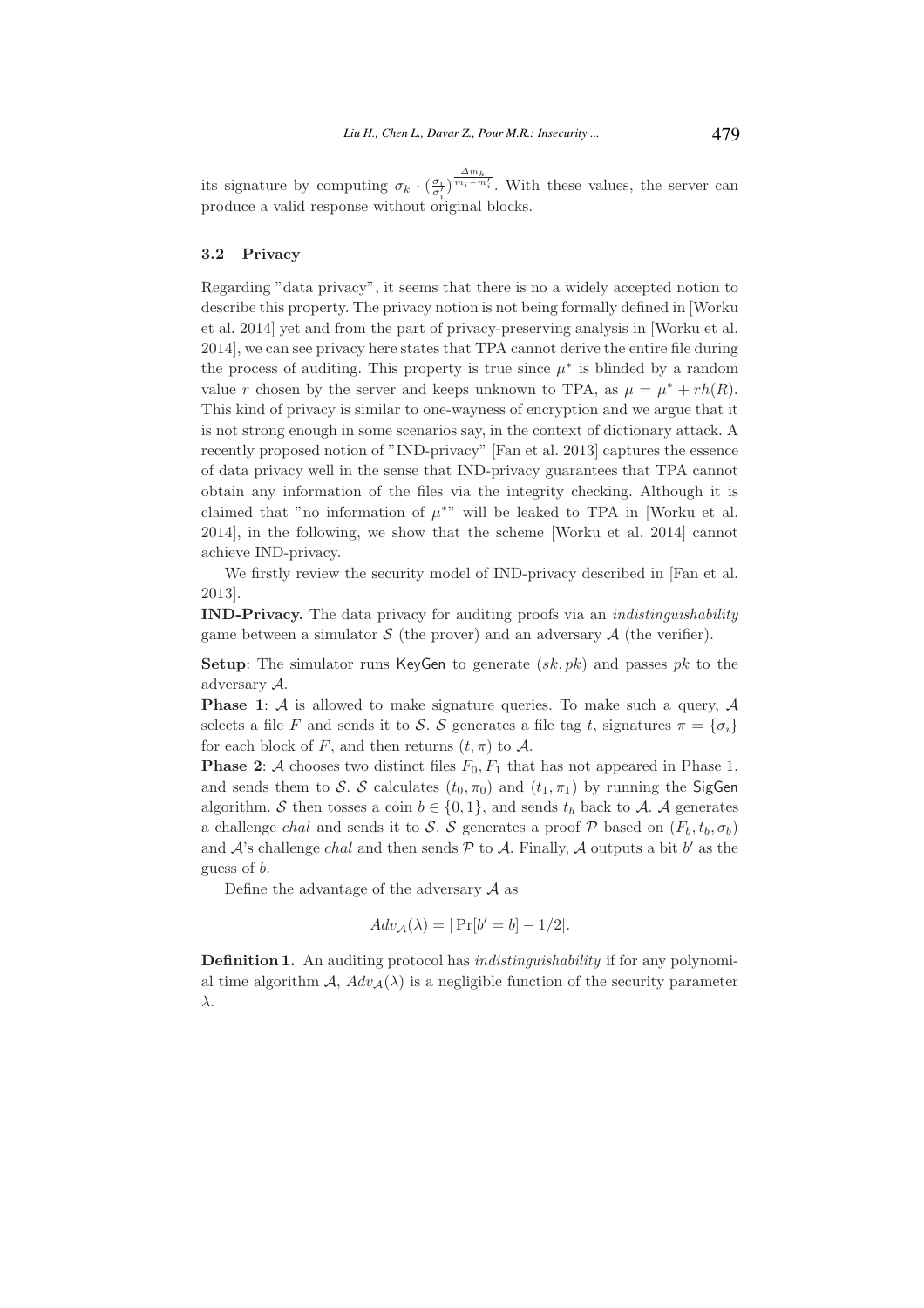Below we show that the scheme [Worku et al. 2014] cannot achieve indistinguishability. Let  $A$  denote an IND adversary which works as follows (see Fig. 1).

- A chooses two distinct files  $F_0 = (m_{01}, \dots, m_{0n})$  and  $F_1 = (m_{11}, \dots, m_{1n})$ such that  $m_{0i} \neq m_{1i}$  for  $1 \leq i \leq n$ .
- S generates  $(t_0, {\{\sigma_{0i}\}})$  and  $(t_1, {\{\sigma_{1i}\}})$  for  $F_0$  and  $F_1$  respectively. S then chooses a random  $b \in \{0,1\}$  and sends  $t_b$  back to A.
- After receiving the tag  $t_b$ , A chooses a random challenge  $chal = \{i, \nu_i\}_{i \in I}$ .
- S computes and sends to A the response  $\mathcal{P} = (\mu, \sigma_b, R)$ .
- A computes  $\mu'_0 = \sum_{i \in I} (\nu_i m_{0i})$  and checks if

$$
e(\prod_{i\in I}(H(i))^{\nu_i}u^{\mu'_0}, v)=e(\sigma_b, g).
$$

If it is true, return 0; otherwise, return 1.

**Probability Analysis.** If  $b = 0$ , then  $\sigma_b = \sigma_0$  and the equation

$$
e(\sigma_0, g) = e(\prod_{i \in I} H(i)^{v_i} u^{\mu_0^*}, v)
$$

always holds. On the other hand, if  $b = 1$ , then  $\sigma_b = \sigma_1$  and

$$
e(\sigma_0, g) = e(\prod_{i \in I} H(i)^{v_i} u^{\mu_1^*}, v)
$$

holds only when

$$
\mu_0^* (=\sum_{i=s_1}^{s_c} v_i m_{0i}) = \mu_1^* (=\sum_{i=s_1}^{s_c} v_i m_{1i}),
$$

which happens only with probability  $1/p$  for randomly selected  $\{\nu_i\}_{i\in I}$  since  $m_{0i} \neq m_{1i}$  for all  $i \in \{s_1, \dots, s_c\}$ . Therefore, A has an overwhelming probability to guess the value of b correctly.

## 4 Conclusion

In this paper, we analyzed the security of a privacy-preserving public auditing scheme [Worku et al. 2014] proposed recently and showed that it fails to achieve soundness in their security model and achieved limited privacy. Constructing public auditing protocols with perfect privacy-preserving is still worth the effort to put on in the near future.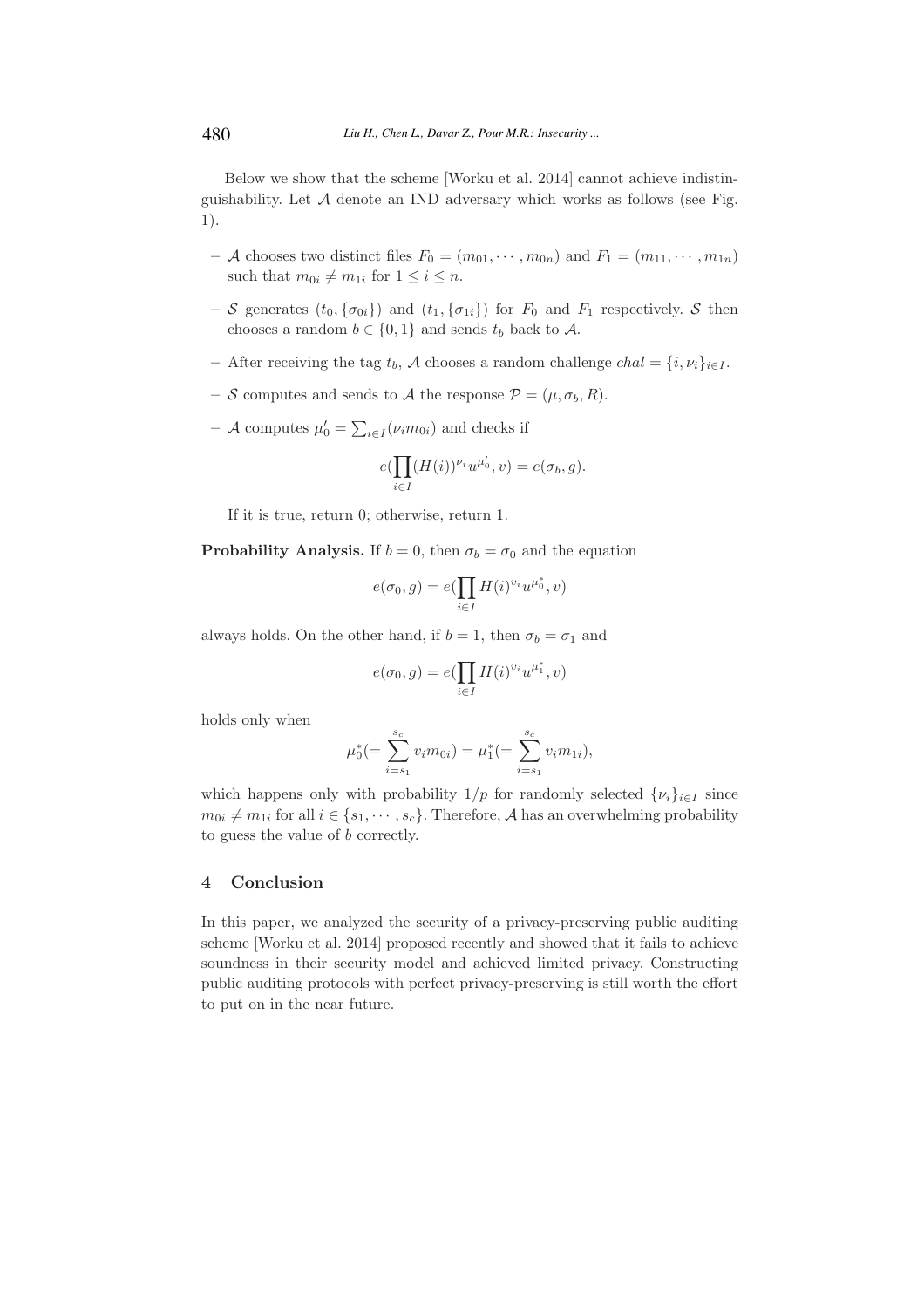

Figure 1: Indistinguishability analysis on the auditing protocol [Worku et al. 2014]

#### References

- [Atenisese et al. 2007] Ateniese, G., Burns, R. C., Curtmola, R., Herring, J., Kissner, L., Peterson, Z.N.J., Song, D.: "Provable data possession at untrusted stores"; Proc. of ACM CCS 2007, Alexandria, Virginia, USA, Oct.29-Nov.2, 2007, 598–609.
- [Armbrust et al. 2010] Armbrust, M., Fox, A., Griffith,R., Joseph, A., Katz, R., Konwinski, A., Lee, G.: "A view of cloud computing"; Communications of the ACM, 53, 4, (2010) 50–58.
- [Ateniese et al. 2011] Ateniese, G., Burns, R. C., Curtmola, R., Herring, J., Kissner, L., Peterson, Z.N.J., Song, D.: "Remote data checking using provable data possession"; ACM Trans. Inf. Syst. Security, 14, 1, (2011) 12.
- [Boneh et al. 2001] Boneh, D., Lynn, B., Shacham, H.: "Short signatures from the weil pairing"; Proc. of ASIACRYPT 2001, Gold Coast, Australia, 2001, 514–532.
- [Fan et al. 2013] Fan, X., Yang, G., Mu, Y., Yu, Y.: "On Indistinguishability in Remote Data Integrity Checking"; The Computer Journal, (2013) doi: 10.1093/comjnl/bxt137.
- [Jules et al. 2007] Juels, A., Kaliski, B. S.: "PORs: proofs of retrievability for large files"; Proc. of ACM CCS 2007, Alexandria, Virginia, USA, Oct.29-Nov.2, 2007, 584–597.
- [Shacham et al. 2008] Shacham,H., Waters, B.: "Compact proofs of retrievability"; Proc. of Asiacrypt 2008, Sydney, Australia, Jan. 8–11, 2008, 90–107.
- [Shacham et al. 2012] Shacham,H., Waters, B.: "Compact proofs of retrievability"; Journal of Cryptology, 26, 3, (2013) 442–483.